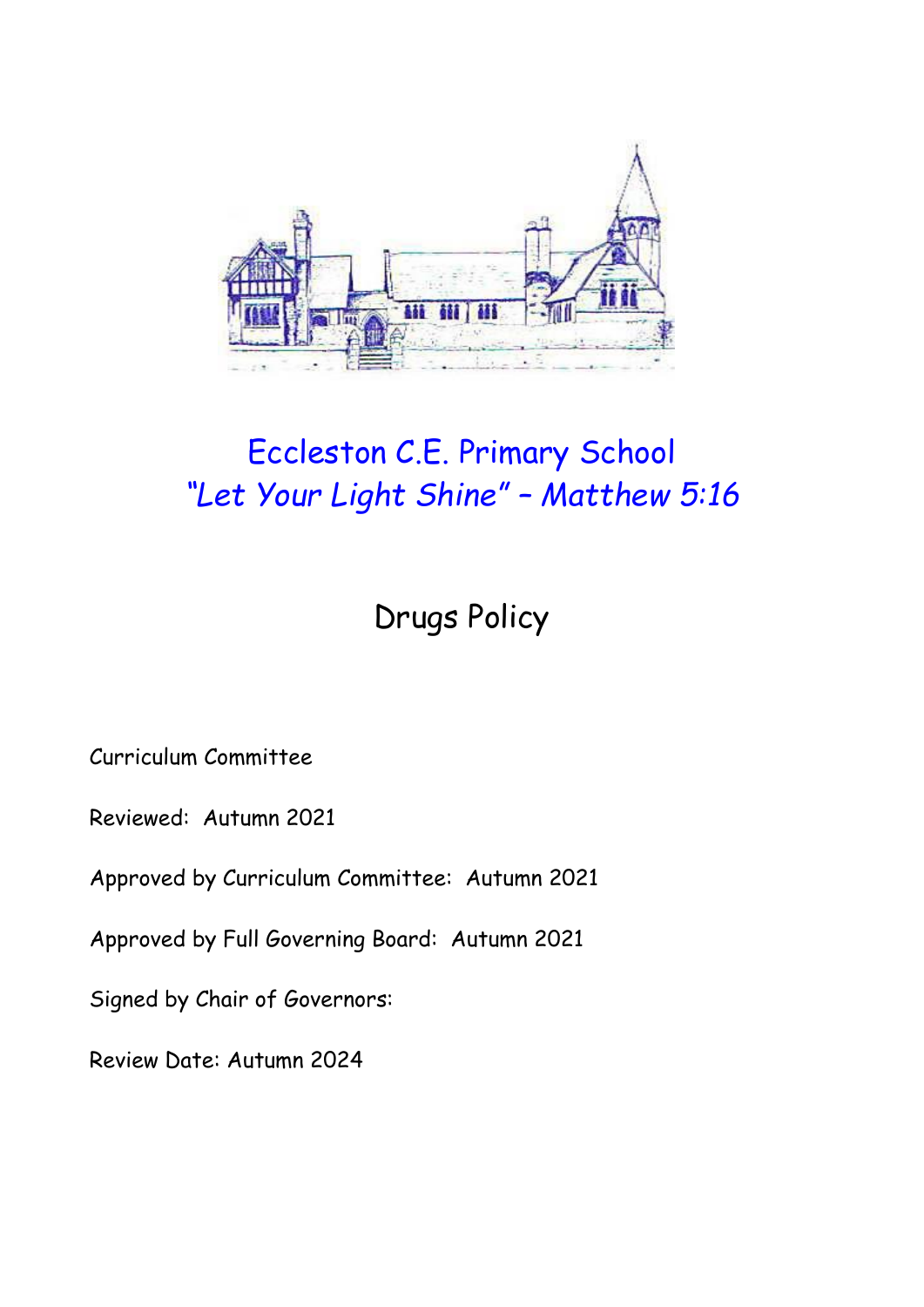#### **ECCLESTON C.E. PRIMARY SCHOOL**

#### **Our Vision Statement**

**At Eccleston C of E Primary School we are united in our vision to prepare our children for life in the modern world.**

**We will do this by instilling a lifelong love of learning and embedding Christian values that reflect the example Jesus has set.**

**We strive for excellence in all we do, enabling all members of our school to flourish.**

### **Drugs Policy**

#### 1. **Introduction**

1.1 In 2004, the DfES updated its guidance to schools about drugs. This policy reflects that guidance, as well as the content of the QCA schemes of work. It also accords with advice in the Healthy Schools Programme, guidance from the LA, and guidance from the local Drug Action team.

#### 2. **Aims and objectives**

- 2.1 The aims of this policy are to:
	- clarify the school's approach to drugs, for staff, pupils, governors, parents or carers, and to clarify the legal requirements and responsibilities;
	- give guidance to staff on the school's drugs education programme;
	- safeguard the health and safety of pupils and staff in our school;
	- enable staff to manage drug-related incidents properly.

#### 3. **Terminology**

- 3.1 The term 'drugs' is used throughout this policy to refer to all drugs:
	- all illegal drugs (those controlled by the Misuse of Drugs Act 1971);
	- all legal drugs, including alcohol and tobacco, and also volatile substances (those giving off a gas or vapour which can be inhaled);
	- all medicines, whether over-the-counter or on prescription.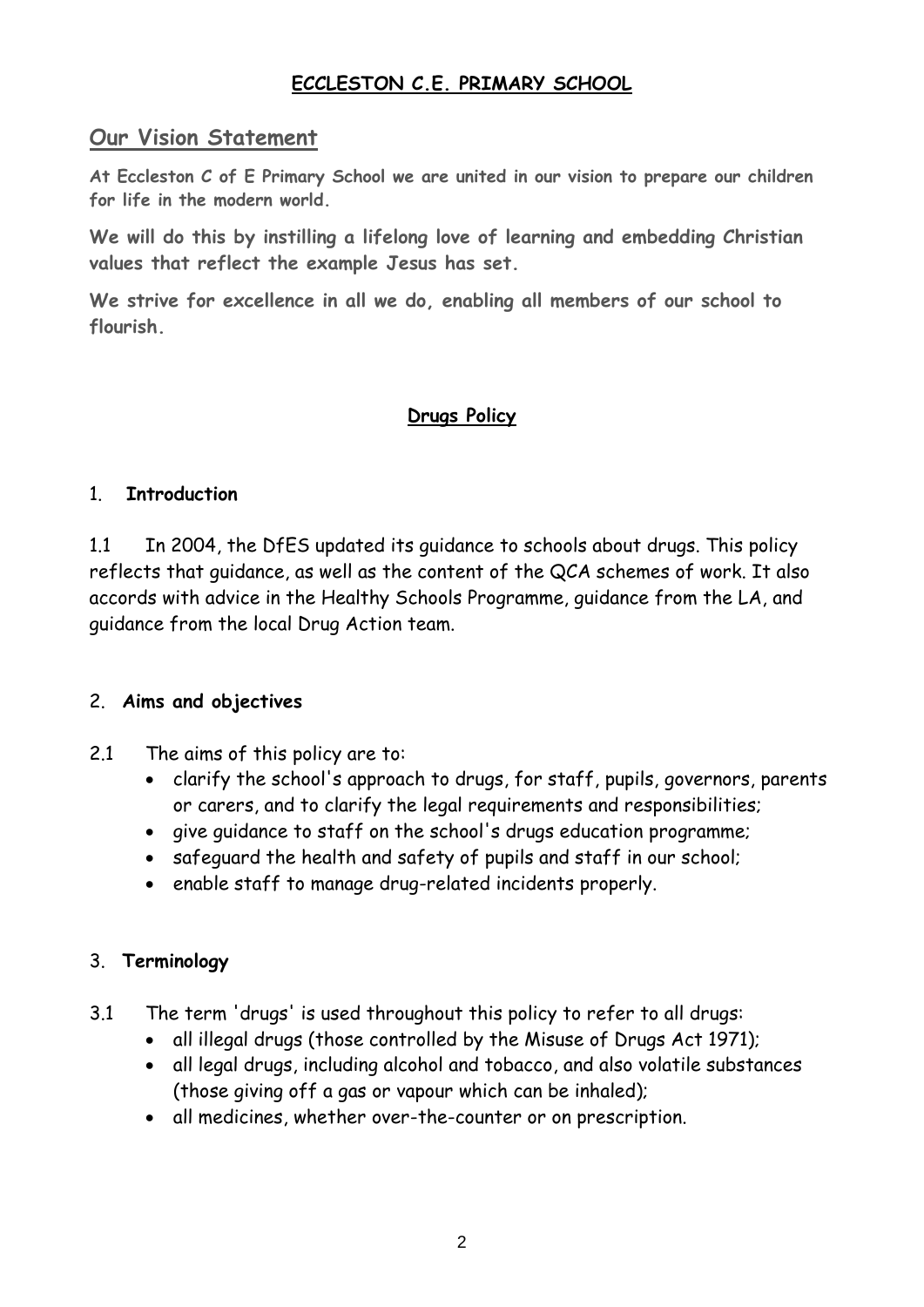# 4. **Eccleston Church of England Primary School statement**

4.1 At Eccleston Church of England School we believe that the presence of unauthorised drugs in our school is not acceptable.

4.2 We want our school to be a safe place for us all to work, and the presence of unauthorised drugs represents a threat to our health and safety.

## 5. **Responsibilities**

- 5.1 The Headteacher will:
	- ensure that staff and parents are informed about this drugs policy;
	- ensure that the policy is implemented effectively;
	- manage any drug-related incidents;
	- ensure that the appropriate staff are given sufficient training, so that they can teach effectively about drugs, and handle any difficult issues with sensitivity;
	- liaise with external agencies regarding the school's drugs education programme;
	- monitor the policy on a day-to-day basis, and report to governors, when requested, on the effectiveness of the policy.
- 5.2 The Governing Board will:
	- designate a governor with specific responsibility for drugs education;
	- establish general guidelines on drugs education;
	- support the Headteacher in following these guidelines;
	- inform and consult with parents about the drugs education policy;
	- liaise with the LA and health organisations, so that the school's policy is in line with the best advice available;
	- support the Headteacher in any case conferences, or in appeals against exclusions.

# 6. **Objectives of drugs education**

6.1 Drugs education should enable pupils to develop their knowledge, attitudes and understanding about drugs, and to appreciate the benefits of a healthy lifestyle, relating this to their own and others' actions. It should:

- build on knowledge and understanding;
- provide accurate information, and clear up misunderstandings;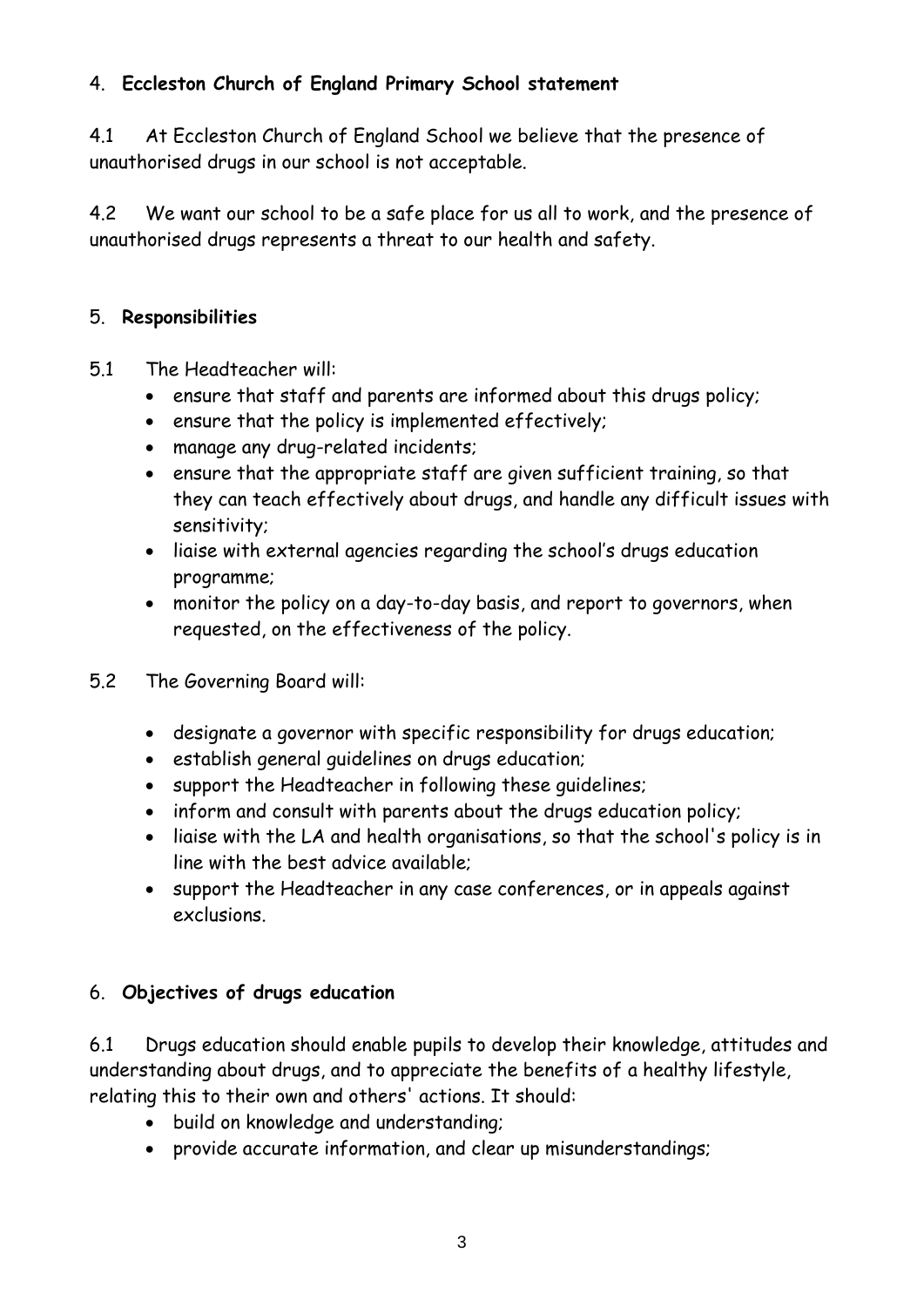- explore attitudes and values, and examine the risks and consequences of actions relating to drugs;
- develop pupils' interpersonal skills, their understanding of rules and laws, and their self-awareness and self-esteem;
- ensure that all children are taught about drugs in an appropriate and consistent manner.

# 7. **Drugs education**

7.1 We regard drugs education as a whole-school issue, and we believe that opportunities to teach about the importance of a healthy lifestyle occur naturally throughout the curriculum, but especially in science, PSHE and citizenship, RE and PE.

7.2 Teaching about drugs will begin in Key Stage 1, when pupils are taught about seeing the doctor, visiting the chemist, and the importance of medicines and their safe handling.

7.3 In Key Stage 2, pupils will learn that alcohol is the most widely used drug, and that its dangers can be overlooked. We will ensure that our pupils are aware of the risks associated with drinking. We teach pupils that smoking is a minority habit, and encourage them to consider its effects and risks. We also teach pupils about the dangers of volatile-substance abuse, because of the high risk of accidental death, especially for first-time and occasional abusers.

7.4 We recognise that learning is most effective when it addresses the development of knowledge, attitudes and skills together, and when teaching and learning are participative and active. We use a variety of teaching styles that are characterised by active learning. We find out what the children know already, we pose dilemmas, and we get the children to discuss choices. Wherever possible, the information we give is visually reinforced. We use drama, role-play or ICT to demonstrate various strategies and scenarios. In short, we seek to engage our pupils. We give them the opportunity to talk to groups or to the whole class. We encourage them to listen to the views of others, and we ask them to explore why drugs are such a problem for society.

7.5 We aim to teach all pupils about drugs, however different their attainment levels, and however diverse their requirements. We recognise that pupils with special educational needs may be more vulnerable, that different communities have different attitudes towards drug abuse, and that some pupils may have drug-abusing parents.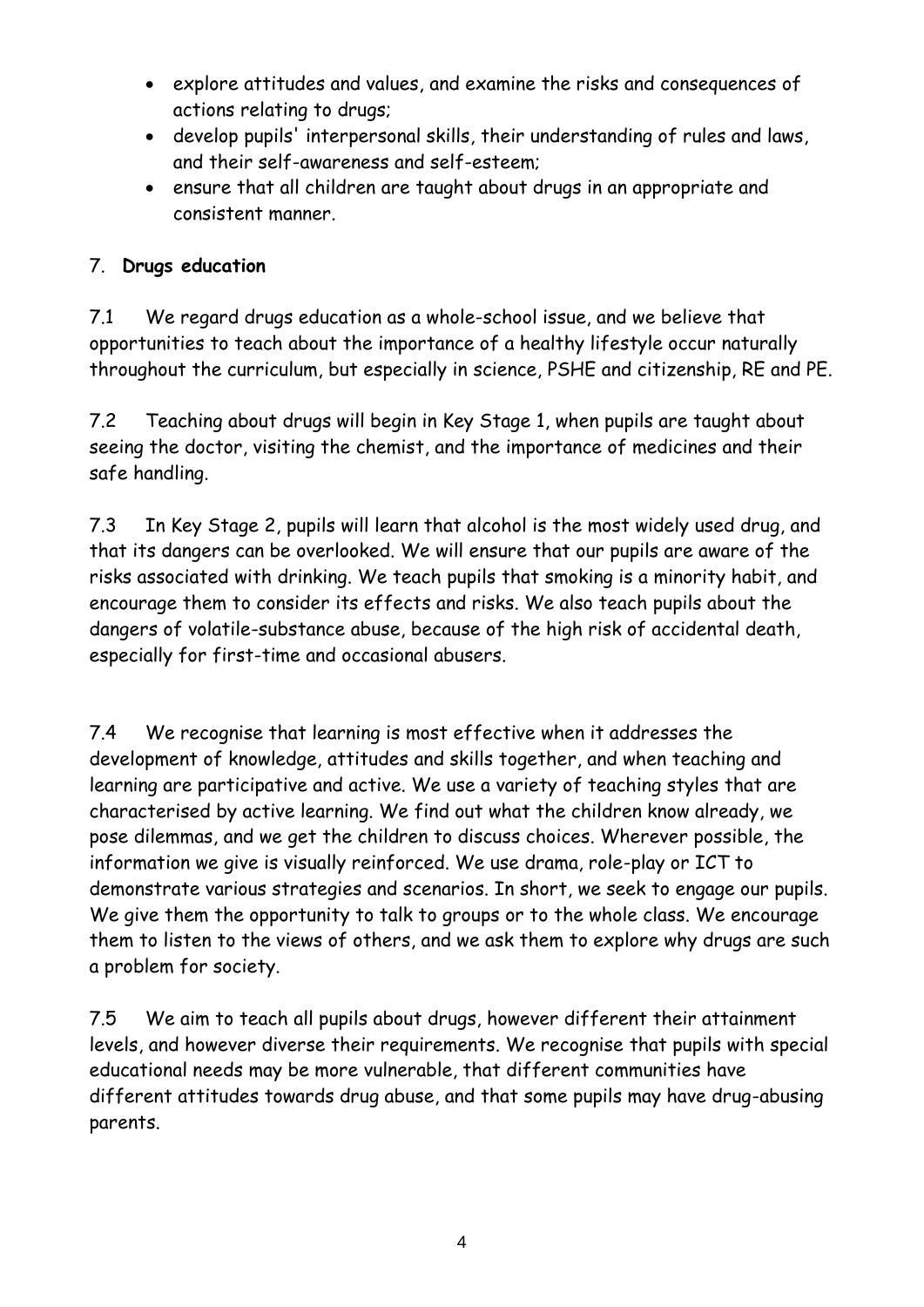7.6 Drugs education takes place during normal lesson time. Sometimes, a class teacher will seek support from the school nurse or another health professional. In teaching this course, we follow the DfES and LA guidelines. The resources and materials that we use are recommended either by the Health Authority or by the LA. Lessons that focus on drugs education form part of a sequence of lessons that are designed to promote a healthy lifestyle.

# 8. **Drugs at school**

8.1 Where children have medical needs, parents must give us details of the child's condition and medication. Parents will bring the medication to school in a secure, labelled container. Records will be kept of all medication received and given. Emergency medication may be stored securely in the classroom (for anaphylaxis or asthma); other drugs will be stored securely in the staff room.

8.2 Solvents and other hazardous chemicals must be stored securely, to prevent inappropriate access, or use by pupils. Teachers are cautious with older, solventbased Tippex, with aerosols, with glues and with board-cleaning fluids.

8.3 Legal drugs are legitimately in school only when authorised by the Headteacher. Members of staff who smoke must keep their tobacco and matches or lighters secure. Smoking is not permitted anywhere in the school.

8.4 Alcohol to be consumed at community or parents' events will be stored securely beforehand. To sell alcohol, we must be licensed under the Licensing (Occasional Permissions) Act 1983.

# 9 **The role of parents**

9.1 The school is well aware that the primary role in children's drugs education lies with parents. We wish to build a positive and supporting relationship with the parents of our pupils, through mutual understanding, trust and cooperation. To promote this objective, we will:

- inform parents about the school drugs policy;
- invite parents to view the materials used to teach drugs education in our school;
- answer any questions that parents may have about the drugs education that their child receives in school;
- take seriously any issue which parents raise with teachers or governors about this policy, or about arrangements for drugs education in the school;